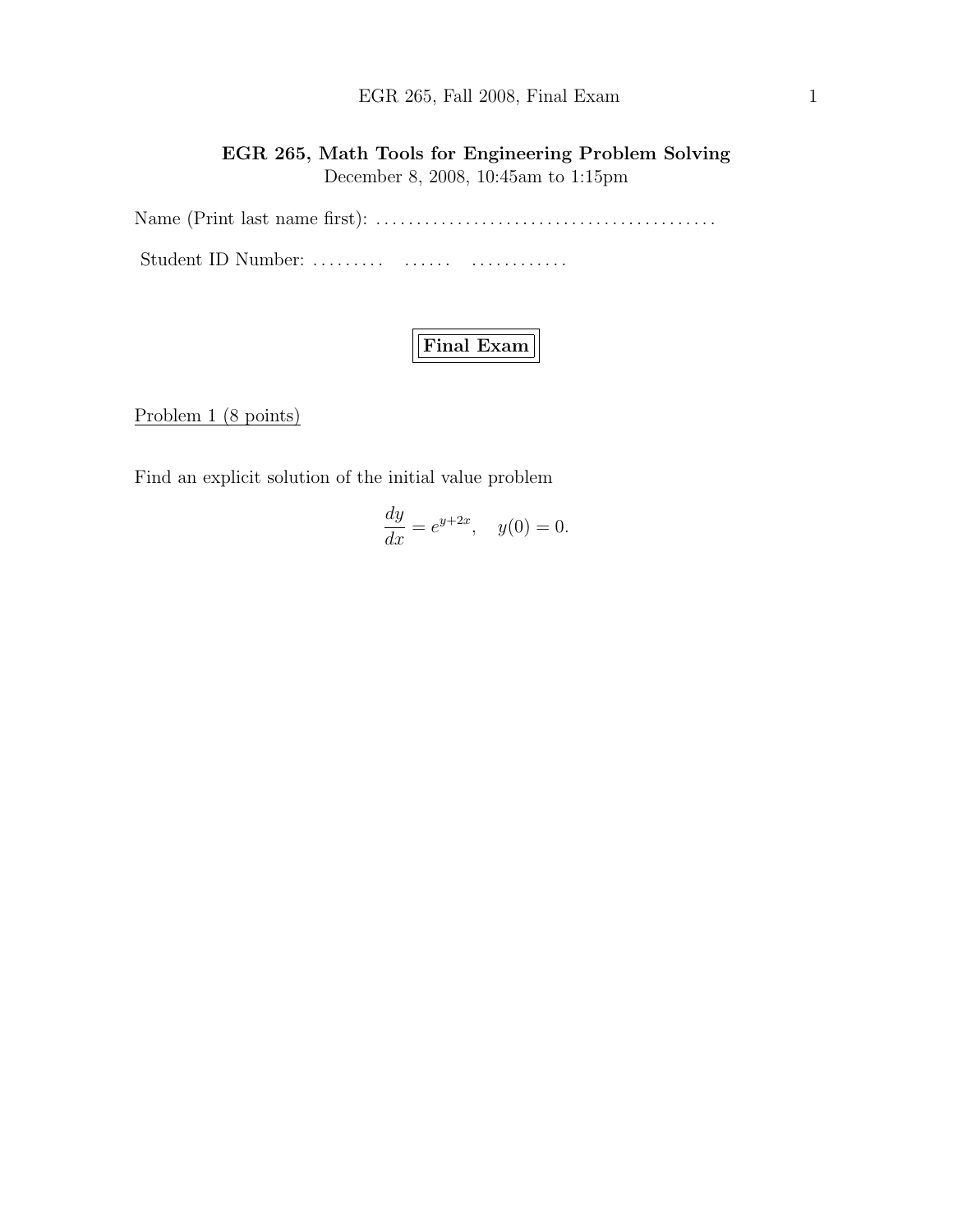Problem 2 (12 points)

(a) Write down the differential equation for the charge  $q(t)$  in coulombs at the capacitor in an RC-series circuit including a resistor of  $R$  ohms, a capacitor of capacitance  $C$ farads and an impressed voltage  $E(t)$ .

(b) By solving an initial value problem for the differential equation from part (a) determine the charge  $q(t)$  in an RC-series circuit if  $R = 50$  ohms,  $C = 2 \times 10^{-3}$  farads and a constant voltage of  $E = 200$  volts is impressed. Assume that after one second of charging the charge on the capacitor is 2 coulombs.

(c) Determine the current  $i(t)$  in amperes for the circuit in part (b).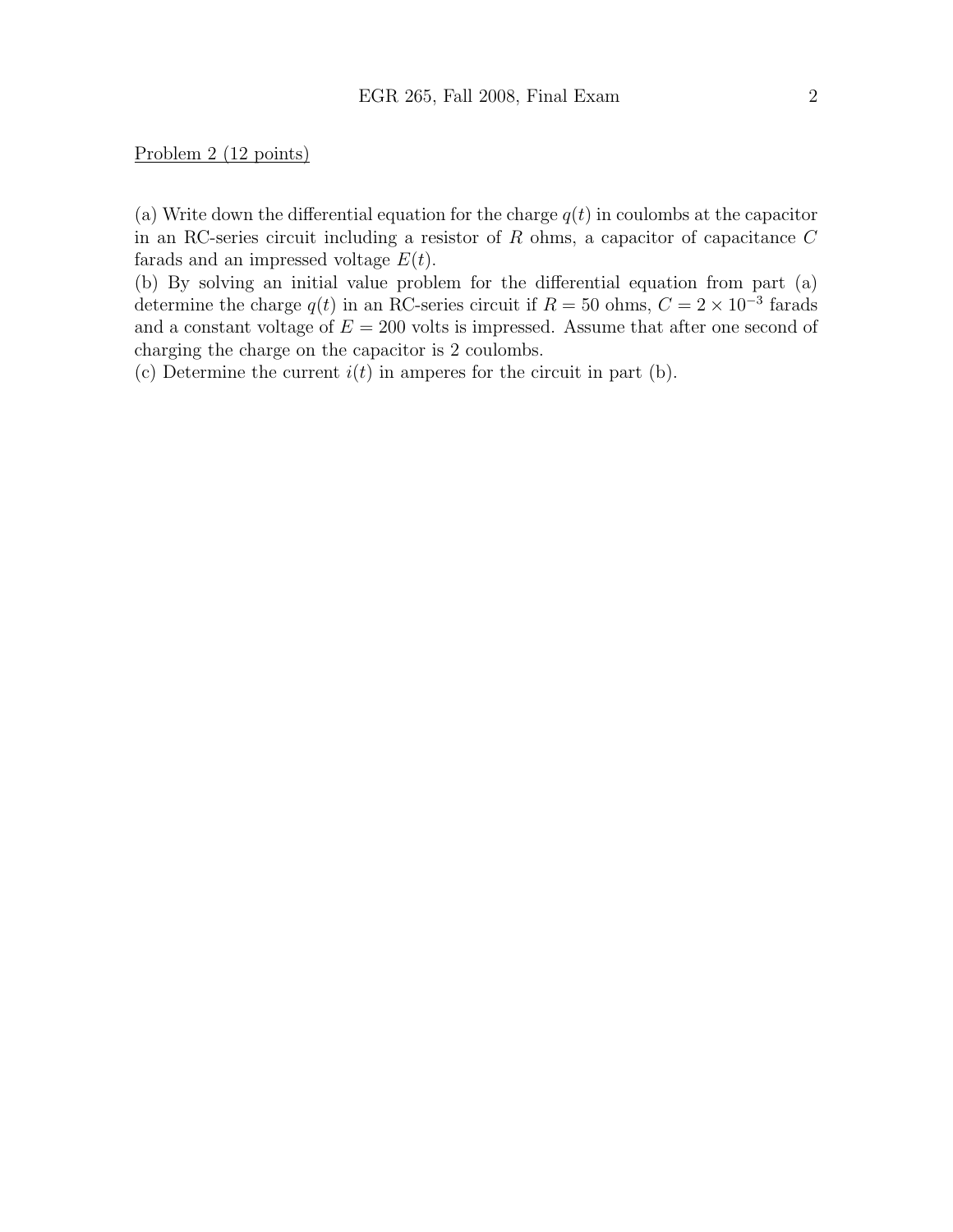#### Problem 3 (14 points)

Consider the second order differential equation

$$
2y'' - 4y' + 2y = \sin x.
$$
 (1)

(a) Find the general solution of the homogeneous equation corresponding to (1).

(b) Find a particular solution of the inhomogeneous equation (1).

(c) Solve the initial value problem given by (1) and initial conditions  $y(0) = 1/2$ ,  $y'(0) = -1.$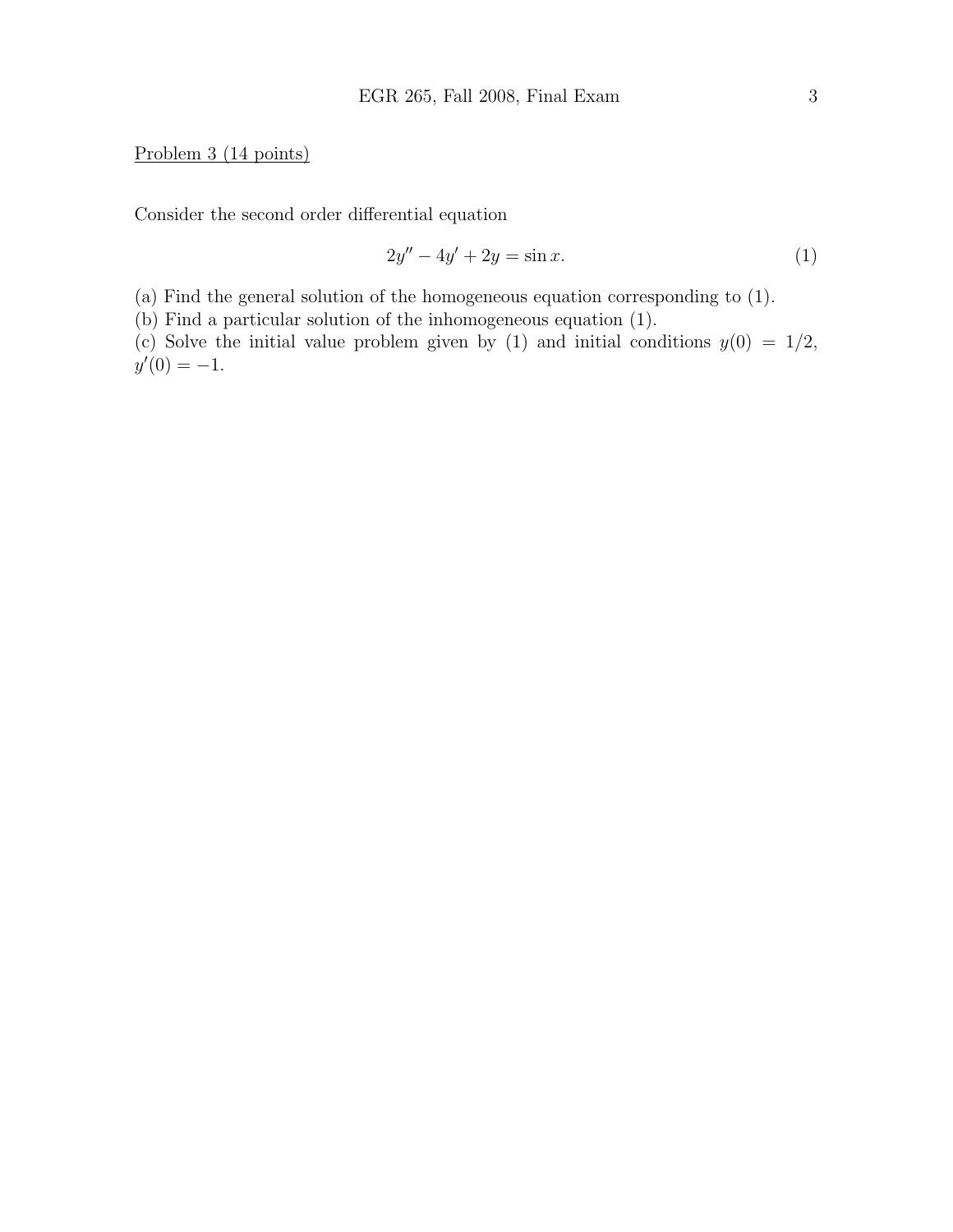Problem 4 (11 points)

A 100-kilogram mass stretches a spring by 10cm. The spring/mass system has no damping and no exterior forcing.

(a) Find a second order differential equation for the position  $x(t)$  of the mass relative to its equilibrium position. Use the approximate value  $g = 10 \,\mathrm{m/s^2}$  for the gravitation constant and assume that the positive  $x$ -direction is measured downward from the equilibrium.

(b) Assuming that the mass is released 20cm below the equilibrium position from rest, determine its position  $x(t)$ .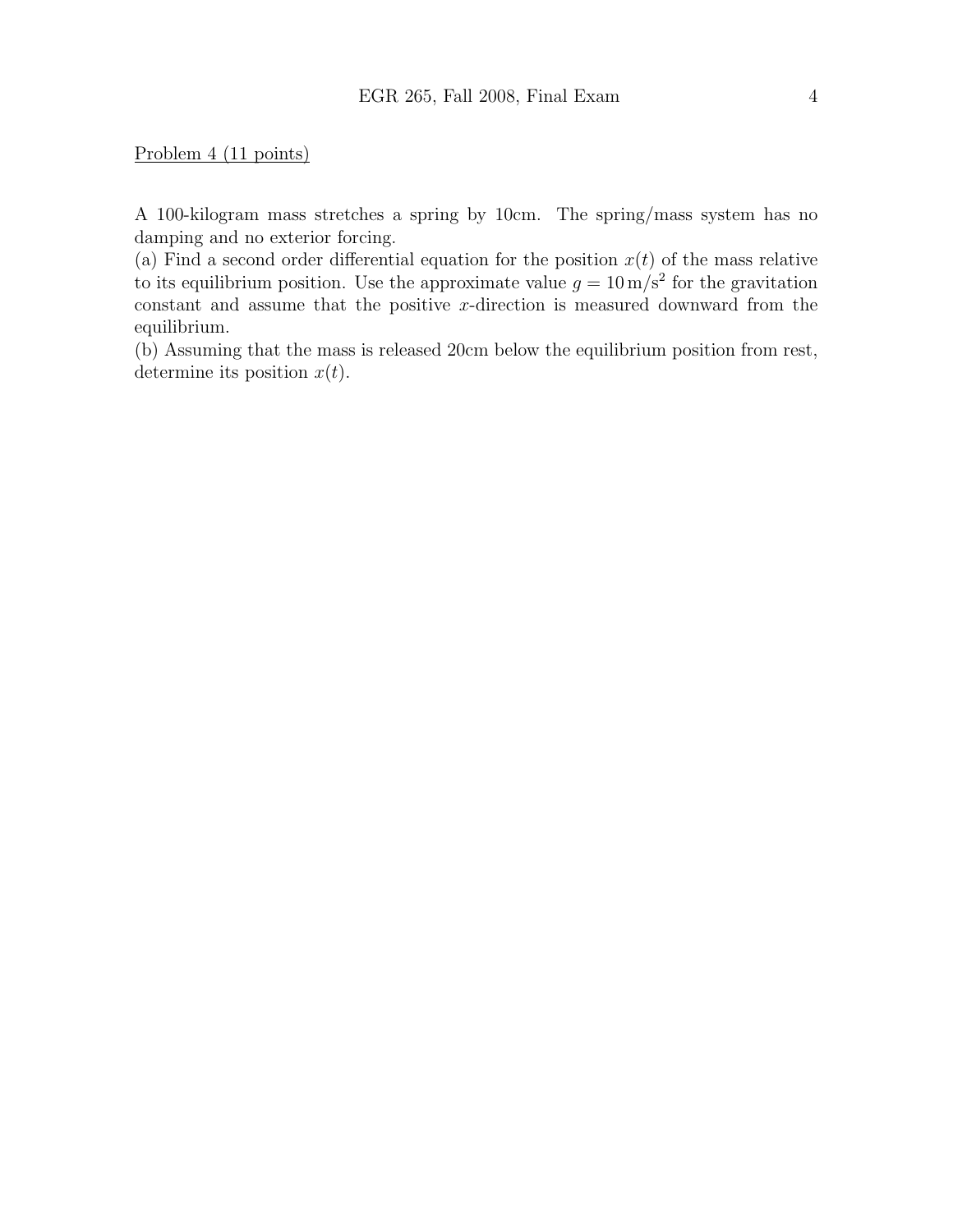### Problem 5 (11 points)

(a) Find the directional derivative of  $f(x, y) = xe^{xy}$  at the point  $(1, 0)$  in the direction of the vector  $4\mathbf{i} - 3\mathbf{j}$ .

(b) Find a unit vector in the direction of steepest decrease of  $f(x, y) = xe^{xy}$  at the point  $(1, 0)$ .

Problem 6 (8 points)

Determine the equation of the tangent plane to the graph of  $z = \frac{xy}{x+1}$  $\frac{xy}{x+y}$  at the point  $(3, 6, 2).$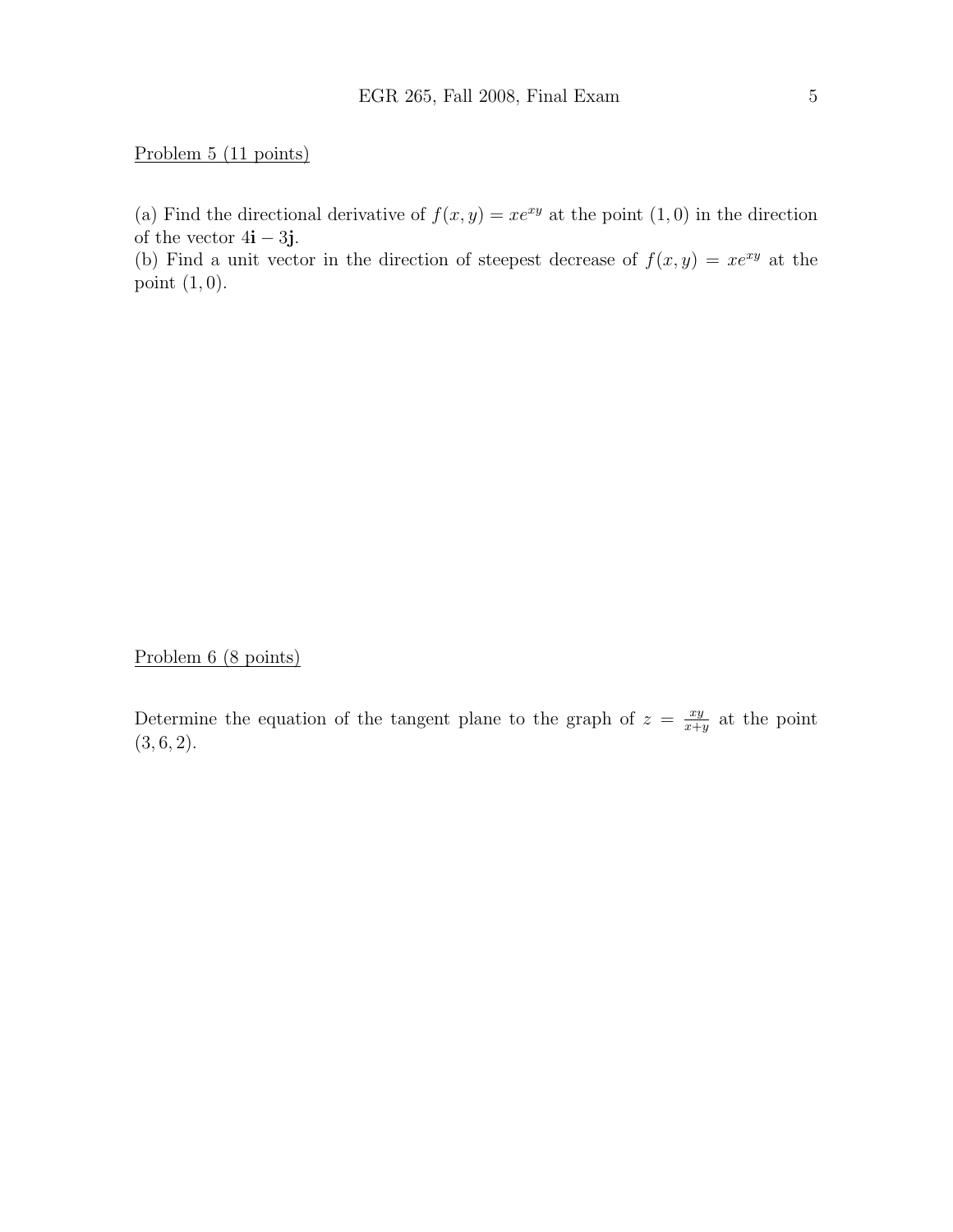Problem 7 (8 points)

How much work is done by the force field  $F(x, y) = x^2y\mathbf{i} - xy\mathbf{j}$  along the curve traced by the vector function  $r(t) = t^3 \mathbf{i} + t^4 \mathbf{j}$ ,  $0 \le t \le 1$ ?

Problem 8 (12 points)

(a) Show that the force field  $F(x, y) = (3 + 2xy)\mathbf{i} + (x^2 - 3y^2)\mathbf{j}$  is conservative.

(b) Find a potential for the force field  $F$  from part (a).

(c) Find the work done by the force field F from part (a) along the curve  $x(t) = \cos t$ ,  $y = \sin t, 0 \le t \le 2\pi.$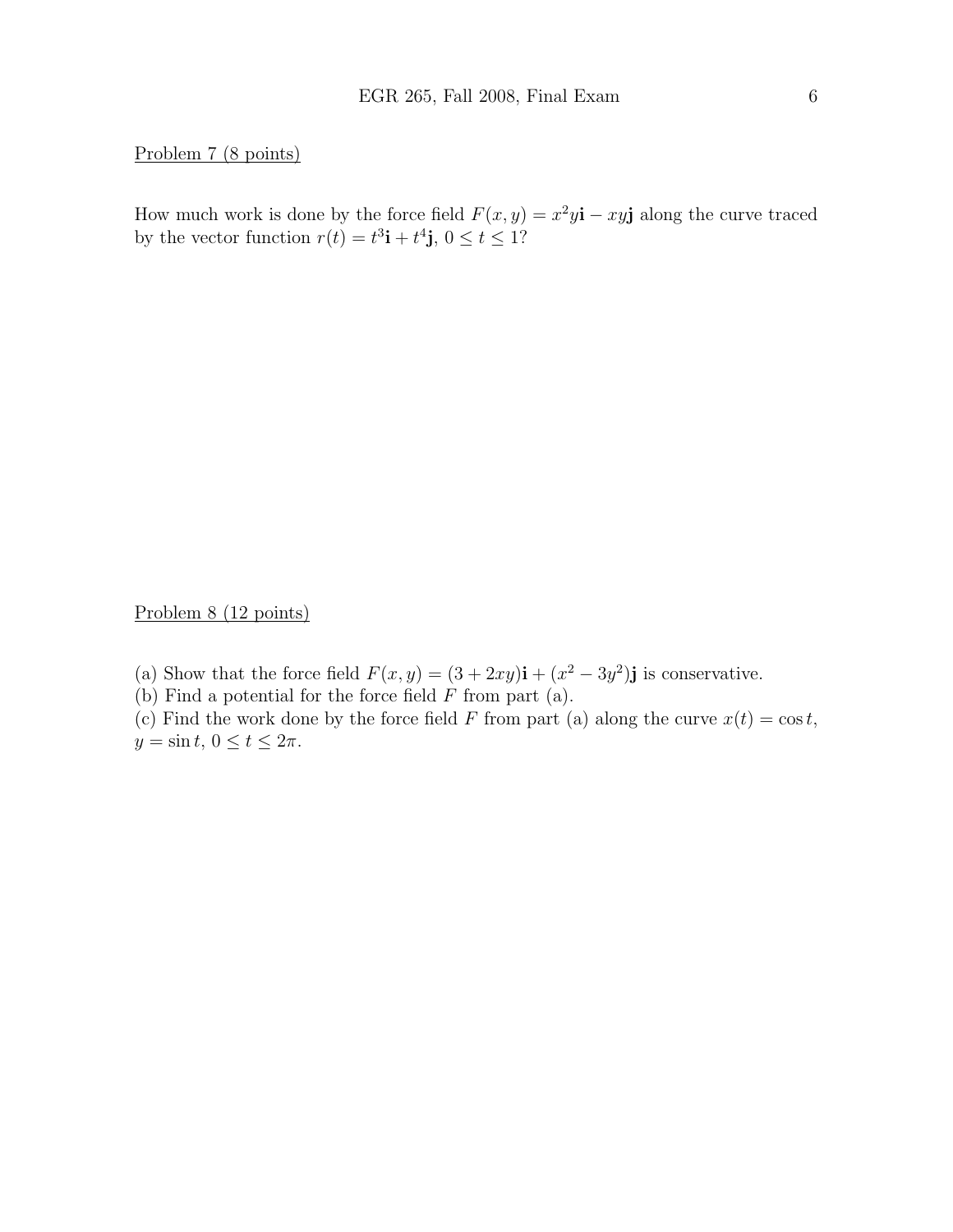#### Problem 9 (8 points)

Find the moment of inertia about the y-axis of the lamina given by the region which is bounded by the x-axis and the parabola  $y = 4 - x^2$ .

### Problem 10 (8 points)

Find the double integral of the function  $f(x, y) = \frac{1}{\sqrt{2}}$  $\frac{1}{x^2+y^2+1}$  over the washer-shaped region in the xy-plane, centered at the origin, with inner radius 1 and outer radius 2.